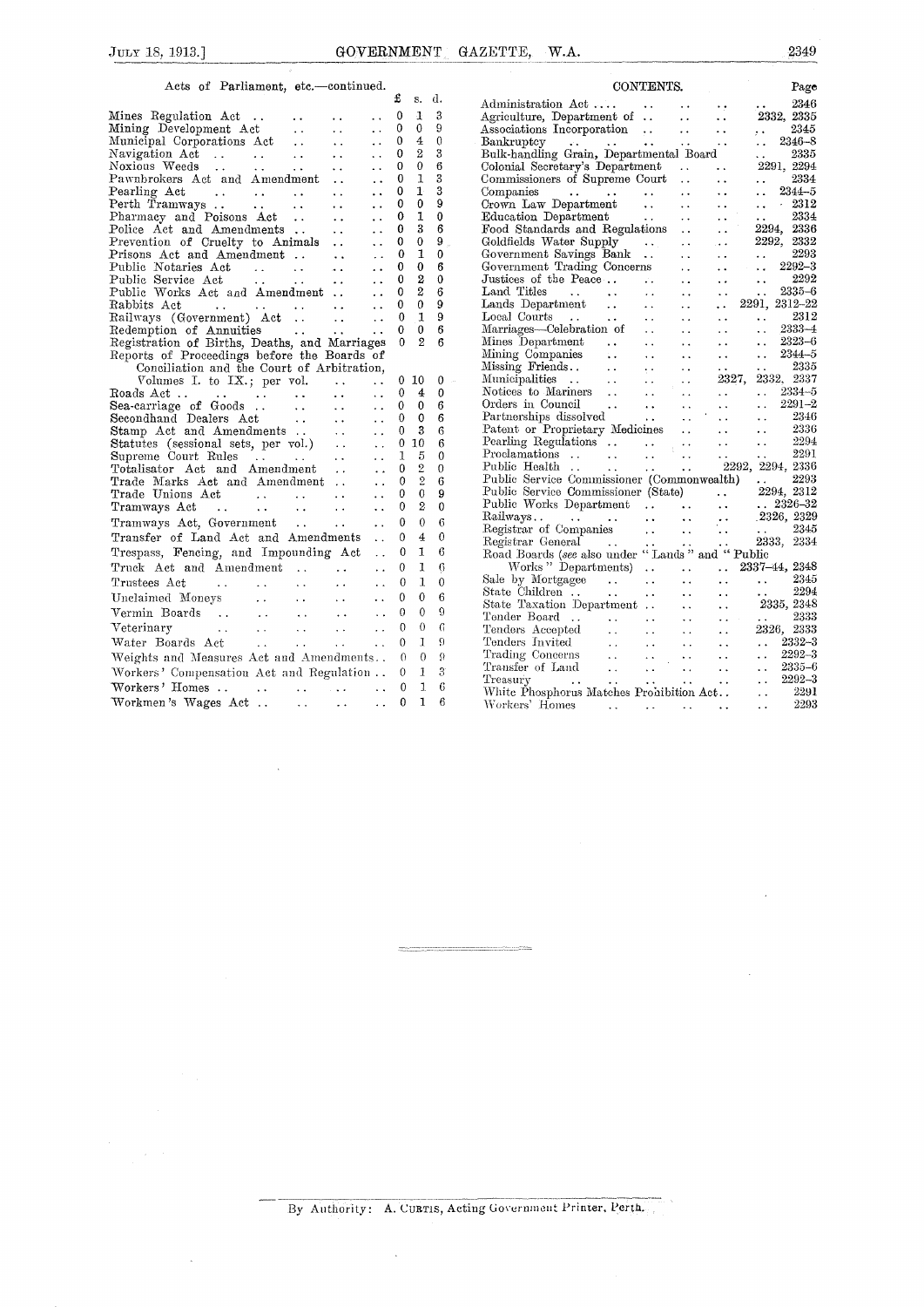

## Government Gazette

## PERTH, FRIDAY, 18 JULY 1913 No. 39

© STATE OF WESTERN AUSTRALIA

## **CONTENTS**

Administration Act Agriculture, Department of Associations Incorporation Bankruptcy Bulk-handling Grain, Departmental Board Colonial Secretary's Department Commissioners of Supreme Court Companies Crown Law Department Education Department Food Standards and Regulations Goldfields Water Supply Government Savings Bank Government Trading Concerns Justices of the Peace Land Titles Lands Department Local Courts Marriages—Celebration of Mines Department Mining Companies Missing Friends Municipalities Notices to Mariners Orders in Council Partnerships dissolved Patent or Proprietary Medicines Pearling Regulations Proclamations Public Health Public Service Commissioner (Commonwealth) Public Service Commissioner (State) Public Works Department Railways Registrar of Companies Registrar General Road Boards (see also under ''Lands'' and ''Public Works'' Departments) Sale by Mortgagee State Children State Taxation Department Tender Board